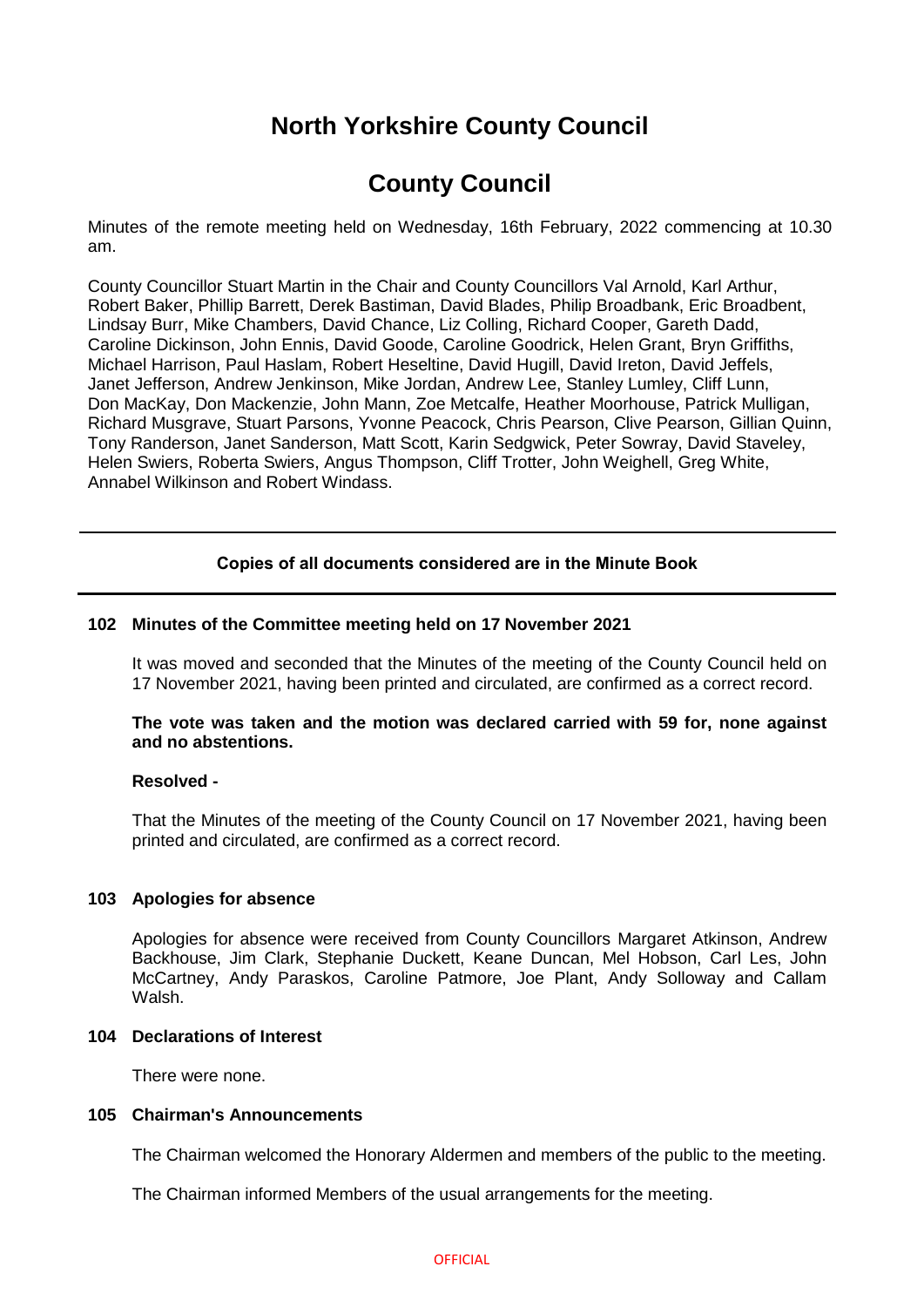The Chairman made a number of announcements relating to work that he was doing in his role as Chairman.

The Chairman noted that Paul Creelman and Alan Clifton were both awarded MBEs in the New Year's Honours. Paul Creelman is currently employed by the Council and has had a long career firstly with the Police, and then with the County Council as a family support worker and working within Youth Justice. Alan Clifton was formerly the Head of Virtual Schools within the County Council, which provides education for young people not in school.

The sad and untimely death of former County Councillor Paul Richardson was noted. Mr Richardson was a County Councillor from 2001 until 2013 and represented the Masham and Fountains division. A minute's silence was held in his memory.

# **106 Statement by the Leader of the Council**

In the absence of County Councillor Carl Les, who had given apologies, County Councillor Gareth Dadd, Deputy Leader, made a statement and answered questions, under Council Procedure Rule 2.3, as Leader of the County Council, a summary of the key points of which had previously been circulated and which appear in the Minute Book (pages 13238 to 13239).

# **107 Public Questions or Statements**

There were none.

# **108 To consider the report and recommendations of the Executive and make decisions on them**

The report and recommendations of the Executive were considered, as detailed in the following paragraphs.

# **109 Revenue Budget 2022/23 and the Medium Term Financial Strategy Report**

Medium Term Financial Strategy (MTFS) for 2023/24 to 2024/25, the Revenue Budget for 2022/23 and Council Tax for 2022/23

The recommendation at pages 18 to 19 of the report (pages 13243 to 13244 of the Minute Book) was moved and seconded.

# **A named vote was taken by roll call and the motion declared carried with 53 for, 3 against and 3 abstentions, as follows:**

**For:** County Councillors Val Arnold, Karl Arthur, Bob Baker, Derek Bastiman, David Blades, Eric Broadbent, Mike Chambers, David Chance, Liz Colling, Richard Cooper, Gareth Dadd, Caroline Dickinson, John Ennis, Caroline Goodrick, Helen Grant, Michael Harrison, Paul Haslam, Robert Heseltine, David Hugill, David Ireton, David Jeffels, Janet Jefferson, Andrew Jenkinson, Mike Jordan, Andrew Lee, Stanley Lumley, Cliff Lunn, Don Mackay, Don Mackenzie, John Mann, Stuart Martin, Zoe Metcalfe, Heather Moorhouse, Patrick Mulligan, Richard Musgrave, Yvonne Peacock, Chris Pearson, Clive Pearson, Gillian Quinn, Tony Randerson, Janet Sanderson, Matt Scott, Karin Sedgwick, Peter Sowray, David Staveley, Helen Swiers, Roberta Swiers, Angus Thompson, Cliff Trotter, John Weighell, Greg White, Annabel Wilkinson and Robert Windass.

**Against:** County Councillors Philip Barrett, Lindsay Burr and Stuart Parsons.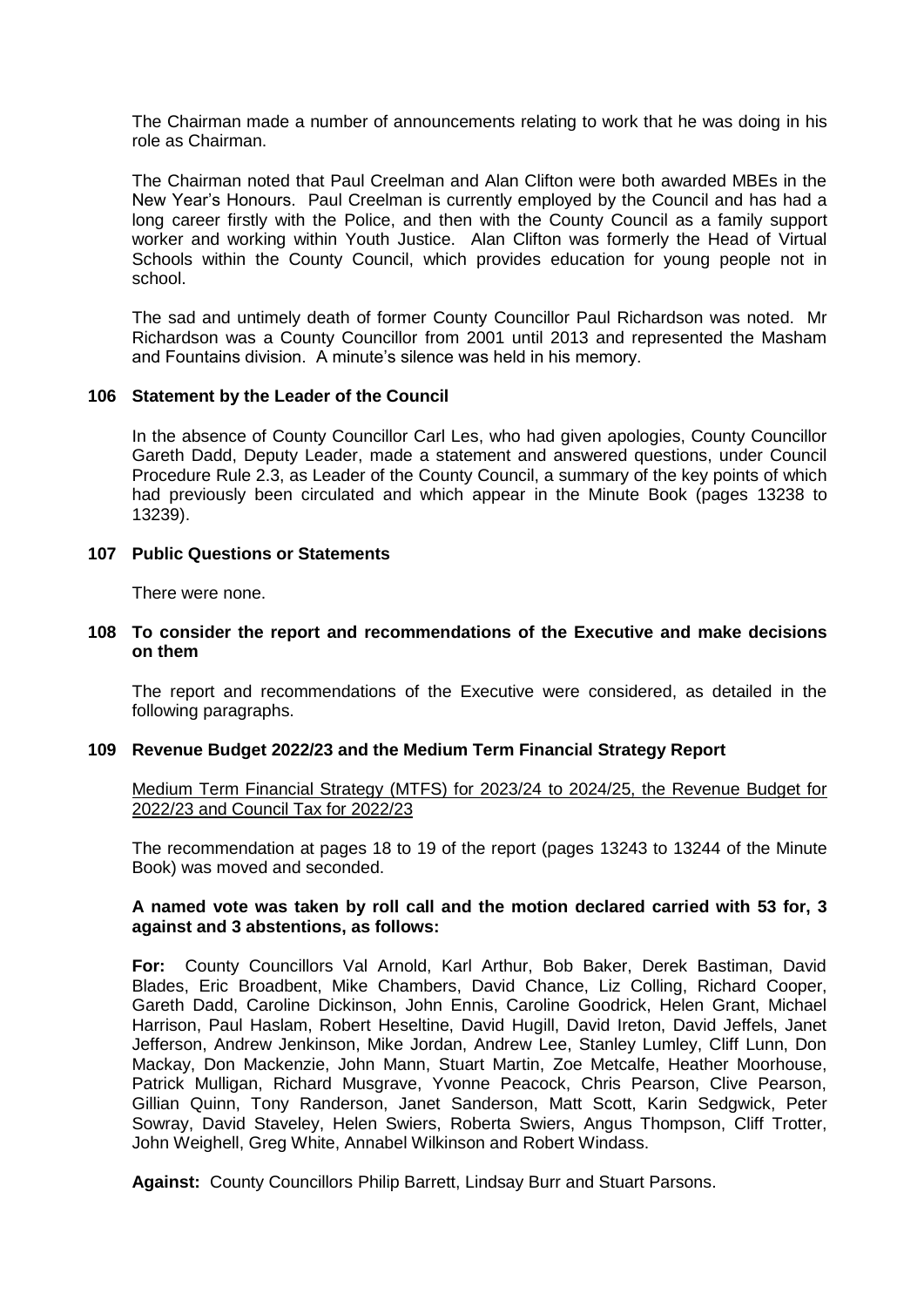**Abstentions:** County Councillors Philip Broadbank, David Goode and Bryn Griffiths.

# **Resolved -**

That the Medium Term Financial Strategy (MTFS) for 2023/24 to 2024/25, the Revenue Budget for 2022/23 and Council Tax for 2022/23 be approved.

# Capital Five Year Spending Plan and the Treasury Management Strategy 2022/23

These items were taken as one. The recommendation regarding the Capital Five Year Spending Plan at pages 19 to 20 of the report (page 13244 to 13245 of the Minute Book) and the recommendation regarding the Treasury Management Strategy 2021/22 at page 20 of the report (page 13245 of the Minute Book) were moved and seconded.

# **The vote was taken and the motion was declared carried, with 53 for, 3 against and 3 abstentions.**

## **Resolved -**

That the Capital Five Year Spending Plan and the Treasury Management Strategy 2022/23 be approved.

#### **110 Council Plan 2022/2023**

The recommendation at page 21 of the report (page 13246 of the Minute Book) was moved and seconded.

# **The vote was taken and the motion was declared carried, with 56 for, none against and 3 abstentions.**

#### **Resolved -**

That the draft Council Plan be approved and the Chief Executive be authorised to make any necessary changes to the text, including reflecting decision made on the budget, Medium Term Financial Strategy and the updated performance data.

#### **111 School Admission Arrangements for the School Year 2023/2024**

The recommendations at page 21 of the report (page 13246 of the Minute Book) were moved and seconded.

# **The vote was taken and the motion was declared carried with 59 for, none against and no abstentions.**

#### **Resolved -**

That the School Admission Arrangements for 2023/2024 be approved, including:

- a) the proposed co-ordinated admission arrangements in Appendix 1
- b) the proposed admission policy for community and voluntary controlled schools in Appendix 2
- c) the proposed admission policy for nursery schools, schools with nursery classes and pre-reception classes, in Appendix 3; and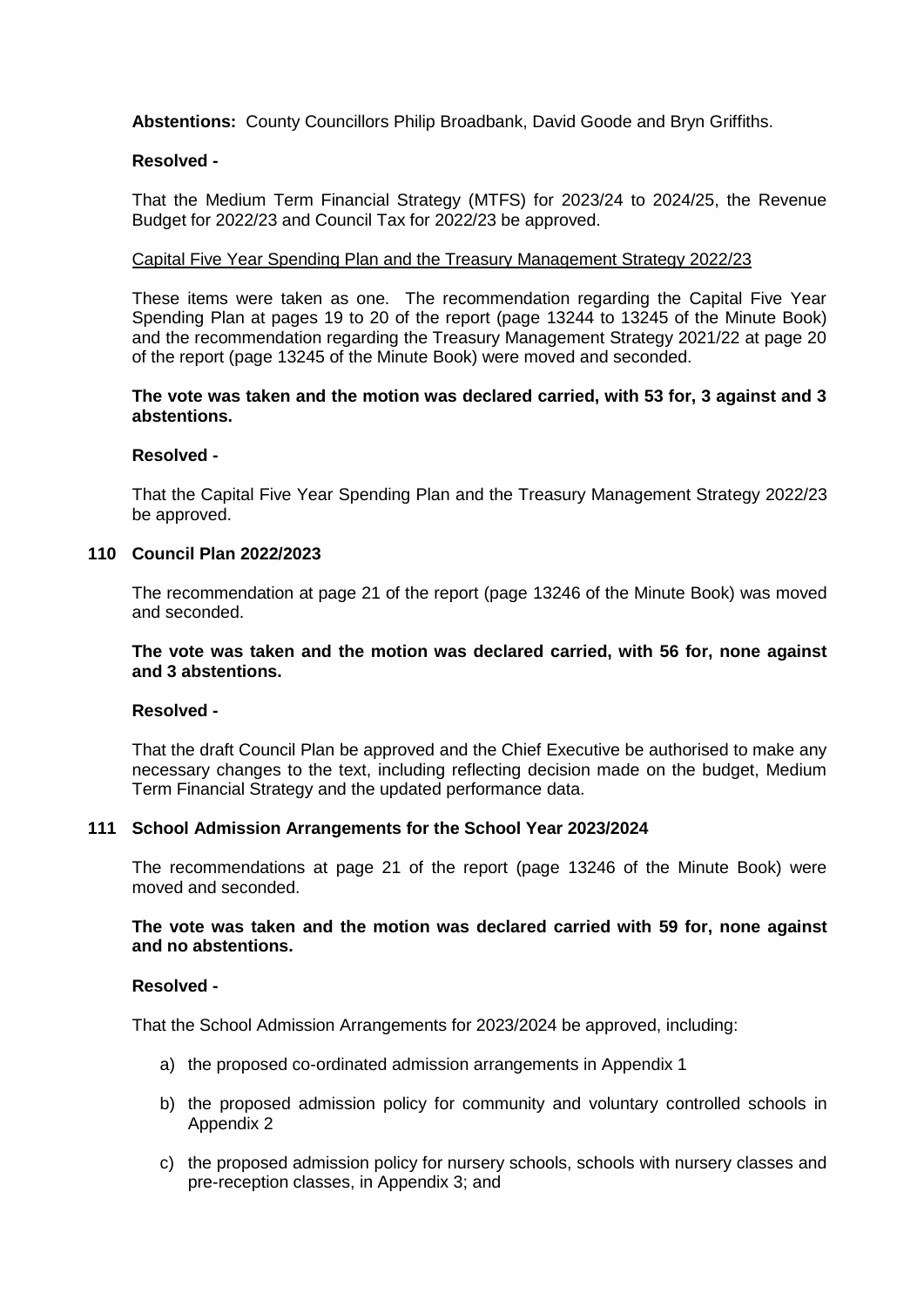d) the proposed published admission numbers (PAN's) for community and voluntary controlled schools as shown in Appendices 4 (Primary) and 5 (Secondary).

# **112 Arrangements for appointment of the External Auditor from 2023/24**

The recommendation at page 22 of the report (page 13247 of the Minute Book) was moved and seconded.

# **The vote was and the motion was declared carried with 59 for, none against and no abstentions.**

#### **Resolved –**

a) That the Public Sector Audit Appointments' invitation to opt into the sector-led option for the appointment of external auditors to principal local government and police bodies for five financial years from 1 April 2023, be approved.

# **113 Proposed addition of E-Petitions Function to the Council's existing paper-based Petitions Scheme**

The recommendation at page 22 of the report (page 13247 of the Minute Book) was moved and seconded.

# **The vote was taken and the motion was declared carried with 59 for, none against and no abstentions.**

#### **Resolved -**

That the e-petitions function in the Modern Gov committee management system be enabled and run alongside the existing paper-based scheme.

#### **114 Proposed amendments to the Council's Constitution**

The recommendation at pages 22 and 23 of the report (pages 13247 to 13248 of the Minute Book) was moved and seconded.

# **The vote was taken and the motion was declared carried with 58 for, none against and no abstentions.**

#### **Resolved -**

- a) (the Assistant Chief Executive (Legal and Democratic Services) should use his delegated powers to update the Constitution at the relevant time following the elections in 2022 to reflect the changes in the County Council's membership and ward areas is approved;
- b) the Assistant Chief Executive (Legal and Democratic Services) should use his delegated powers to update the Constitution at the relevant times to reflect the transitional arrangements which apply in each of the local government reorganisation transitional periods is approved;
- c) the proposed changes to the Constitution set out in Appendices 1 and 2 be recommended to full Council for approval is approved;
- d) the approach to recording officer decisions be reviewed as set out in the body of this report and Appendix 2 and no changes are recommended to be made is approved; and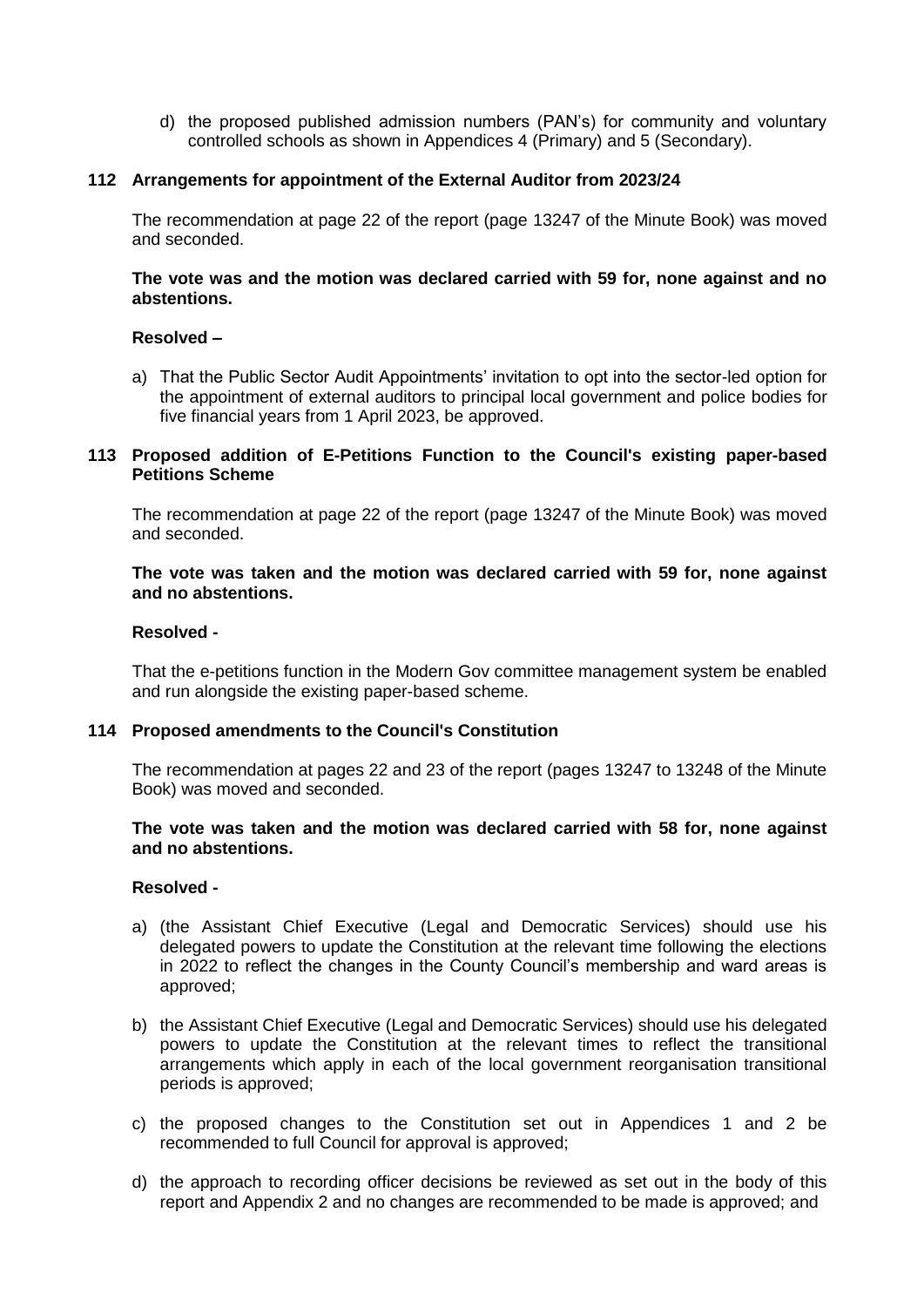e) the Leader formally appoints the Executive Members as the ten County Council Members to the Implementation Executive once it is created under the Structural Change Order.

# **115 Consideration of proposed amendments to the Council's Members' Code of Conduct**

The recommendation at page 23 and the report (page 13248 of the Minute Book) was moved and seconded.

**The vote was taken and the motion was declared carried with 59 for, none against and no abstentions.**

#### **Resolved -**

That:

- a) the proposed amendments to the Council's current Members' Code of Conduct as set out in Appendix 3 to the report; take effect from 5 May 2022;
- b) that the Monitoring Officer be authorised to make consequential amendments to the registration of Members' Interests form proforma, any other relevant standards documentation and the Constitution to reflect the changes made to the Council's Code; and
- c) that tailored guidance, specific to the Council's Members' Code of Conduct, be circulated to the newly elected Members in May.

# **116 Appointments to Committees and Outside Bodies**

The appointments to committees and Outside Bodies were noted.

The Chairman noted that the reports on 'Formal Meetings of the Authority's Committees from 16 February 2022 onwards' and the 'Minerals and Waste Joint Plan' were on the main agenda at items 8 and 9, respectively.

#### **117 Formal Meetings of the Authority's Committees**

The recommendations at pages 367 and 386 (pages 13592 to 13593 of the Minute Book) were moved and seconded.

#### **The vote was taken and the motion was declared carried, with 59 for, none against and no abstentions.**

#### **Resolved -**

That:

- a) The remote access, live broadcast informal meetings of the Council's committees continue with any formal decisions required being taken by the Chief Executive Officer under his emergency decision making powers and after consultation with Officers and Members as appropriate and after taking into account any views of the relevant Committee Members
- b) The continued use of remote access, live broadcast informal meetings is reviewed periodically, taking into account the level of Covid-19 infections and hospitalisation, with a further report being considered at the Council meeting on 18 May 2022.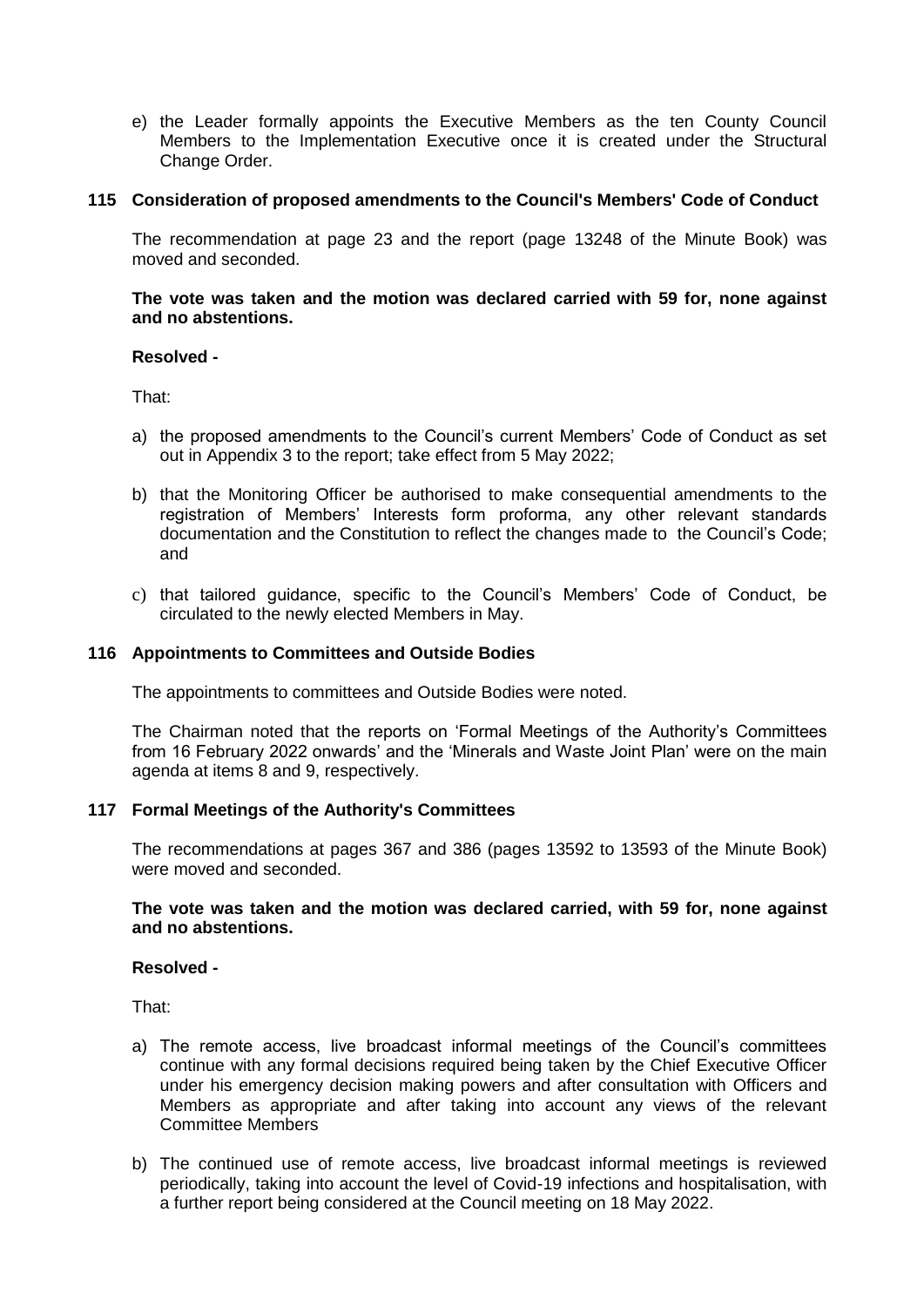- c) That the meeting of the County Council on 18 May 2022 is held as an in person meeting.
- d) That the power be delegated to the Chief Executive Officer in consultation with the Leader to determine which committee meetings should be held virtually and which could be held physically, subject to consultation with the relevant committee Chair.

#### **118 Adoption of Minerals and Waste Joint Plan**

The recommendations at pages 372 and 373 of the report (pages 13597 to 13598 of the Minute Book) were moved and seconded.

An amendment to the recommendations was moved and seconded, proposing that hydraulic fracking be prohibited under the Minerals and Waste Joint Plan.

**The vote was taken on the amendment and was declared defeated with 4 for, 53 against and 2 abstentions.** 

**The vote was then taken on the substantive recommendations and the motion was declared carried with 53 for, 6 against and no abstentions.**

#### **Resolved -**

That the Council:

- a) note the Inspector's Report and recommended changes and accept the main modifications;
- b) adopt the Minerals & Waste Joint Plan incorporating the Inspector's Modifications circulated with this Report. In doing so, this will replace the current policies in use for development control purposes;
- c) adopt the accompanying Policies Map;
- d) authorise the Corporate Director, Business & Environmental Services to make any further minor typographical amendments or updates in producing the final version of the document and, to take any necessary steps to conclude the adoption process; and,
- e) authorise the publication of the Adoption Statement and Sustainability Appraisal in accordance with Regulations 26 and 35 of the Town and Country Planning (Local Planning) (England) Regulations 2012.

#### **119 Statements of Executive Members, in the order set out below, followed by the Statements of the Chairmen of the Overview and Scrutiny Committees**

The statements of the Executive Member and the Chairmen of the Overview and Scrutiny Committees were considered, as detailed in the following paragraphs.

#### **120 Executive Member for Public Health, Prevention and Supported Housing - County Councillor Andrew Lee**

County Councillor Andrew Lee, Executive Member for Public Health, Prevention and Supported Housing, made a statement. A summary of the key points of which had previously been circulated and which appears in the Minute Book (pages 13600 to 13602).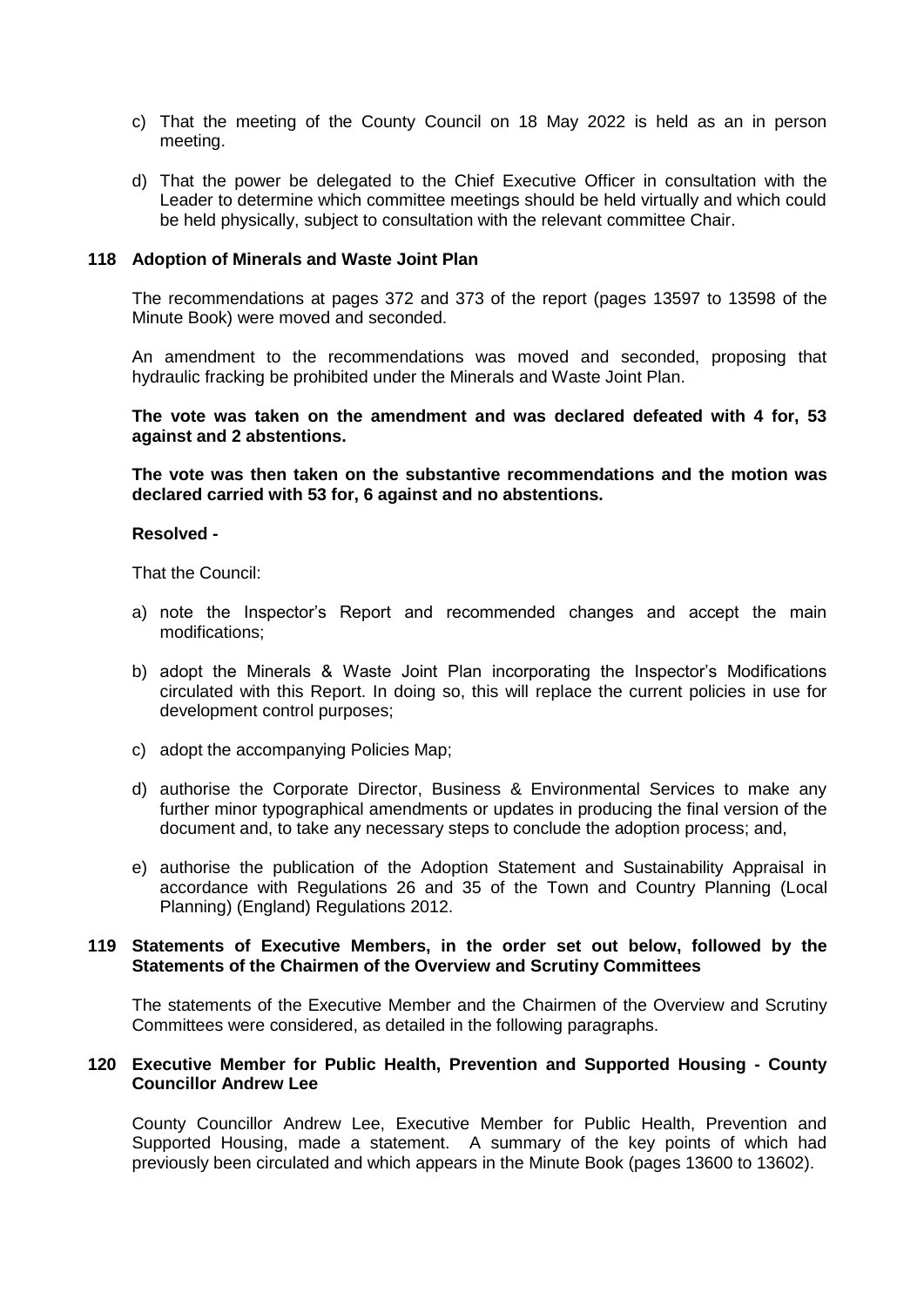## **121 Executive Member for Open to Business - County Councillor Derek Bastiman**

County Councillor Derek Bastiman, Executive Member for Open to Business, made a statement. A summary of the key points of which had previously been circulated and which appears in the Minute Book (pages 13604 to 13606).

# **122 Executive Member for Climate Change and Customer Engagement - County Councillor Greg White**

County Councillor Greg White, Executive Member for Climate Change and Customer Engagement, made a statement and answered questions. A summary of the key points of which had previously been circulated and which appears in the Minute Book (pages 13608 to 13613).

# **123 Executive Member for Finance and Assets and Special Projects - County Councillor Gareth Dadd**

County Councillor Gareth Dadd, Executive Member for Finance and Assets and Special Projects, made a statement. A summary of the key points of which had previously been circulated and which appears in the Minute Book (pages 13614 to 13615).

# **124 Executive Member for Children's Services - County Councillor Janet Sanderson**

County Councillor Janet Sanderson, Executive Member for Children's Services, made a statement, a summary of the key points of which had previously been circulated and which appears in the Minute Book (pages 13616 to 13617).

#### **125 Executive Member for Education and Skills - County Councillor Patrick Mulligan**

County Councillor Patrick Mulligan, Executive Member for Education and Skills, made a statement and answered questions. A summary of the key points of which had previously been circulated and which appears in the Minute Book (pages 13618 to 13620).

#### **126 Executive Member for Access - County Councillor Don Mackenzie**

County Councillor Don Mackenzie, Executive Member for Access, made a statement and answered questions. A summary of the key points of which had previously been circulated and which appears in the Minute Book (pages 13622 to 13623).

#### **127 Executive Member for Stronger Communities - County Councillor David Chance**

County Councillor David Chance, Executive Member for Stronger Communities, made a statement and answered questions. A summary of the key points of which had previously been circulated and which appears in the Minute Book (pages 13624 to 13628).

# **128 Executive Member for Health and Adult Social Care and Health Integration - County Councillor Michael Harrison**

County Councillor Michael Harrison, Executive Member for Health and Adult Services, made a statement and answered questions. A summary of the key points of which had previously been circulated and which appears in the Minute Book (pages 13630 to 13631).

#### **129 Scrutiny Board (Chairman: County Councillor Stanley Lumley)**

There were no questions for the Chairman of Scrutiny Board.